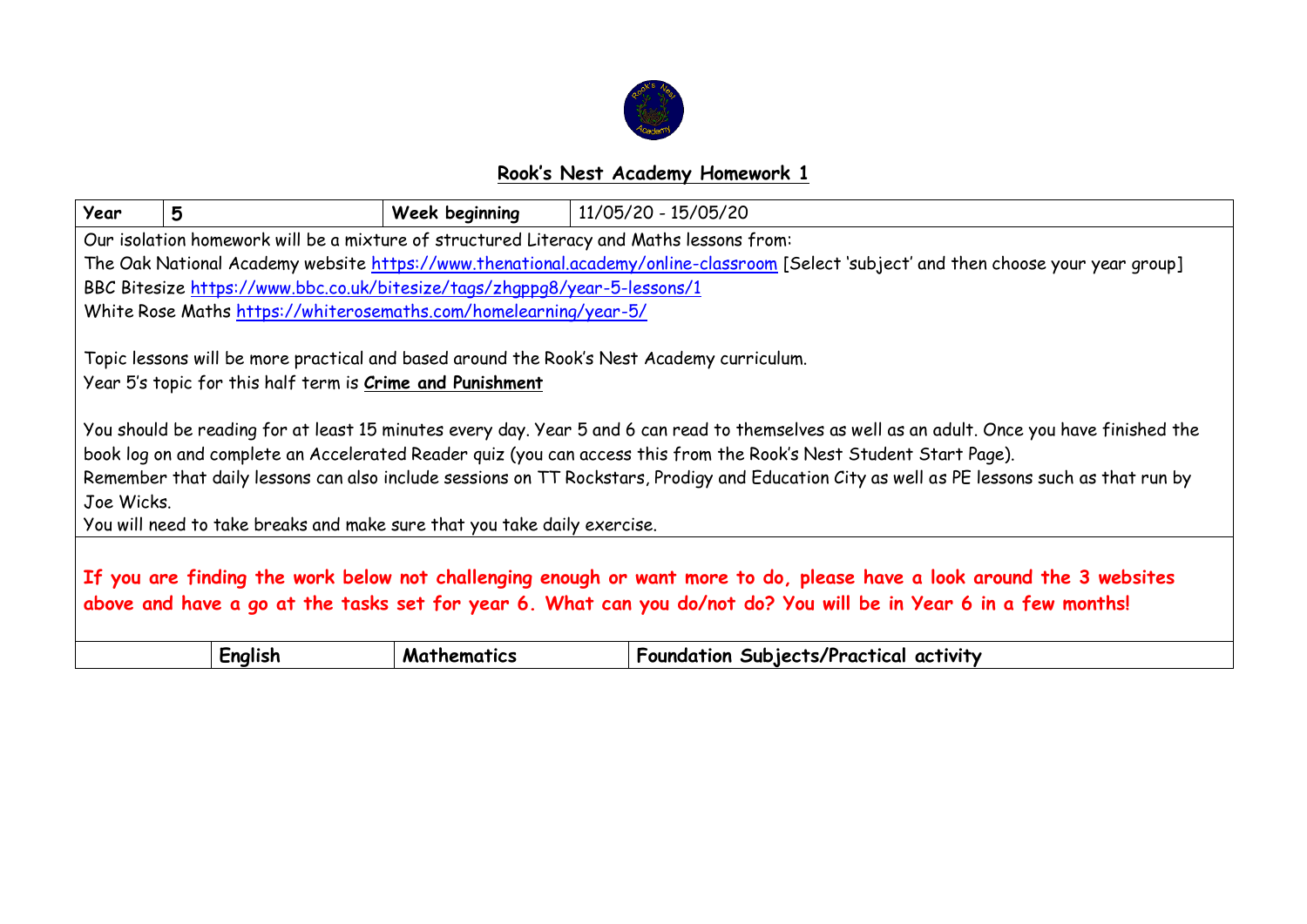| Monday | Persuasive Letter:                | To convert between seconds.                                   | <b>Crime and punishment</b>                                                          |
|--------|-----------------------------------|---------------------------------------------------------------|--------------------------------------------------------------------------------------|
|        | <b>Reading Comprehension</b>      | minutes and hours                                             |                                                                                      |
|        | - Inference                       |                                                               | This week we will be looking at some of the methods police use to solve crimes and   |
|        |                                   | In this lesson we are starting a                              | some of the jobs within the police force.                                            |
|        | In this lesson, we are            | new unit of work on converting                                |                                                                                      |
|        | going to infer from a             | measurements. In this lesson                                  |                                                                                      |
|        | text.                             | we will be looking at time. We                                |                                                                                      |
|        |                                   | will start with a revision of                                 | 1) Art - When a crime occurs the police often rely on witness descriptions           |
|        | https://www.thenational           | time facts. As the lesson                                     | when looking for suspects. Download the file entitled 'Y5 face descriptions          |
|        | .academy/year-                    | develops, we will hone our skills                             | activity', found on the Rook's Nest homework website and you will find some          |
|        | 5/english/persuasive-             | of converting between seconds,                                | descriptions of faces, you will have to work as police sketch artists to             |
|        | letter-reading-<br>comprehension- | minutes and hours and by the                                  | produce a replica of the given description.                                          |
|        | inference-year-5-wk3-             | end of this lesson, you will be                               |                                                                                      |
|        |                                   | solving time-related problems<br>on a blank numberline whilst | Use the internet to research the following jobs within the police force:<br>2)       |
|        |                                   | also converting units of time.                                | Scene of Crime Officer                                                               |
|        | <b>Extension: Follow the</b>      |                                                               | Detective                                                                            |
|        | link to:                          | https://www.thenational.acade                                 |                                                                                      |
|        | https://www.bbc.co.uk/            | my/year-5/maths/to-convert-                                   | Forensic Anthropologist                                                              |
|        | bitesize/tags/zhqppg8/y           | between-seconds-minutes-and-                                  | Lab Technician                                                                       |
|        | ear-5-and-p6-                     | hours-year-5-wk3-1                                            |                                                                                      |
|        | lessons/1                         |                                                               | Once you have researched the different jobs you could create a job advertisement     |
|        | and complete that days            | <b>Extension: Follow the link to:</b>                         | for the roles. What qualities would a person require to succeed in the job? E.g.     |
|        | Literacy lesson (11th             | https://www.bbc.co.uk/bitesize                                | patient, thoughtful, intelligent?                                                    |
|        | May)                              | /tags/zhgppg8/year-5-and-p6-                                  |                                                                                      |
|        |                                   | lessons/1                                                     | Which job would you like to do? Why?                                                 |
|        |                                   | and complete that days maths                                  | Which job would you not like to do? Why?                                             |
|        |                                   | lesson (11th May)                                             | Which job do you think is the hardest/easiest? Why?                                  |
|        |                                   |                                                               |                                                                                      |
|        |                                   | OR                                                            |                                                                                      |
|        |                                   | https://wrm-                                                  | Complete the sheet entitled 'Y5 Crime statistics activity' found on the Rook's<br>3) |
|        |                                   | 13b48.kxcdn.com/wp-                                           | Nest homework website page.                                                          |
|        |                                   | content/uploads/2020/05/Y5-                                   |                                                                                      |
|        |                                   | Lesson-1-Multiply-2-digits-                                   | This activity has a look at real crimes committed in the Uk in january and           |
|        |                                   | area-model-2019.pdf                                           | February 2016. Do you understand what the different types of crimes are?             |
|        |                                   | [TASK]                                                        | Work your way through the questions/challenges on the sheet using your               |
|        |                                   |                                                               | math skills to work out the answers - use a calculator if you are struggling         |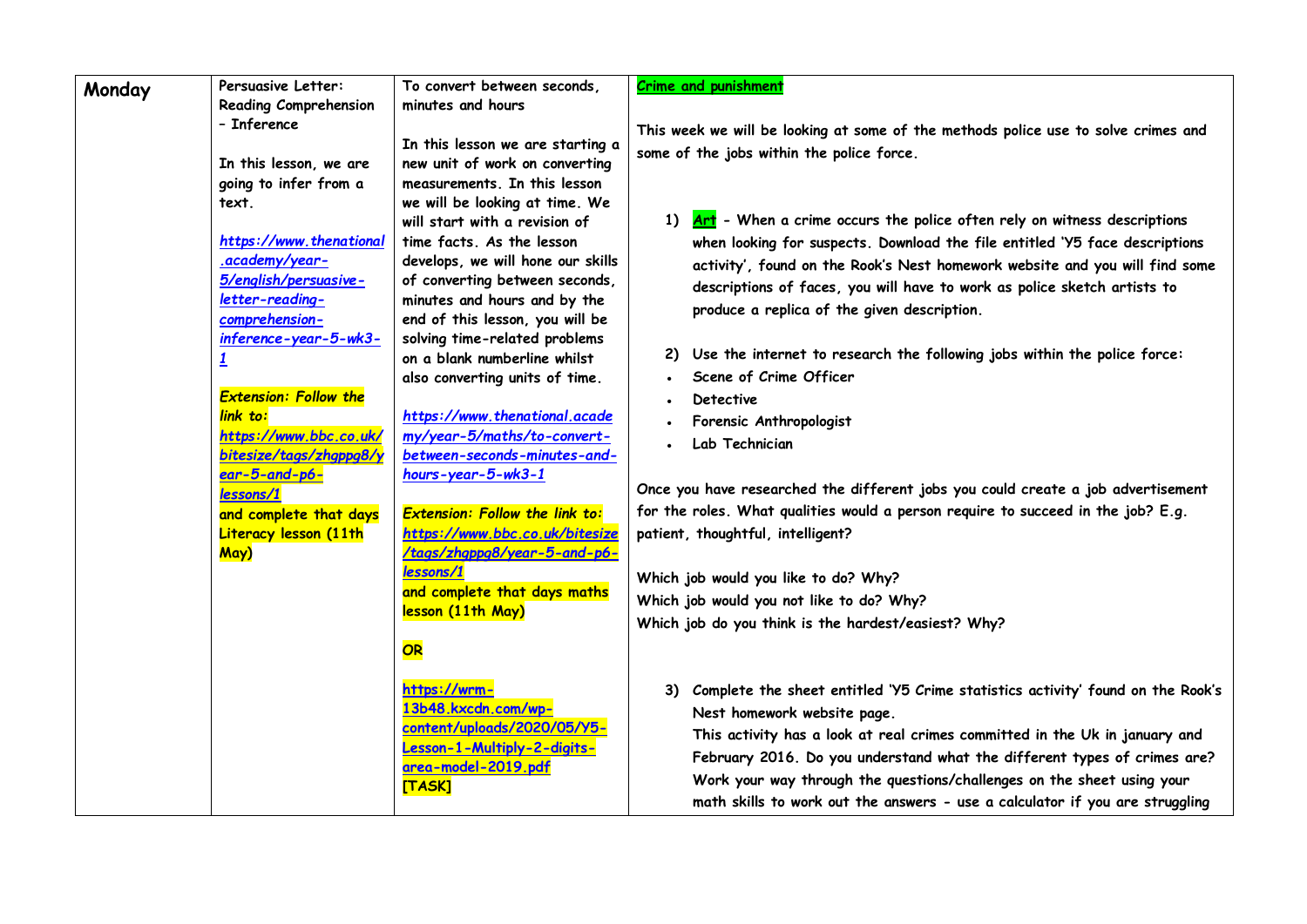|         |                                         | https://wrm-                                        | but have a go using column method at first!                                          |
|---------|-----------------------------------------|-----------------------------------------------------|--------------------------------------------------------------------------------------|
|         |                                         | 13b48.kxcdn.com/wp-                                 |                                                                                      |
|         |                                         | content/uploads/2020/05/Y5-                         | <b>Science</b>                                                                       |
|         |                                         | Lesson-1-Answers-Multiply-2-                        |                                                                                      |
|         |                                         | digits-area-model-2019.pdf                          |                                                                                      |
|         |                                         | [ANSWERS]                                           | https://www.ase.org.uk/ase-coronavirus-hub-primary-remote-learning-                  |
|         |                                         |                                                     | resources#year5                                                                      |
|         |                                         |                                                     | The above link takes you to a page with numerous science lessons for you to          |
|         |                                         |                                                     | have a go at, year 5 is based around 'Living things and their habitats'              |
|         |                                         |                                                     | Select 'download resource' for the lesson you want to look at, which will            |
| Tuesday | Persuasive Letter:                      | To solve problems involving                         | bring up a powerpoint                                                                |
|         | <b>Reading Comprehension</b>            | converting between hours and                        | Read through the powerpoint and follow the links to look at interesting video        |
|         | - Word Meaning                          | minutes                                             | clips and complete activities                                                        |
|         |                                         |                                                     |                                                                                      |
|         | In this lesson, we are                  | In lesson 2 of our unit on                          | You can complete the lessons in the suggested chronological order in                 |
|         | going to clarify word                   | converting measures, we will be                     | whatever order you wish.                                                             |
|         | meaning                                 | deepening our understanding by                      |                                                                                      |
|         |                                         | solving time problems and                           | Art - extension                                                                      |
|         | https://www.thenational                 | representing them using bar                         |                                                                                      |
|         | .academy/year-<br>5/english/persuasive- | models. We will work through                        | Recap one point and two point perspective to draw cubes like we did earlier in the   |
|         | letter-reading-                         | several problems together<br>which will increase in | year using the video links below. If you feel confident at these have a go at three  |
|         | comprehension-word-                     | difficulty. By the end of this                      | point perspective to draw a cube too. If you want an extra-extra challenge once you  |
|         | meaning-year-5-wk3-2                    | lesson, you will have explored                      | have had a go at the videos above have a go at drawing a house/building using one of |
|         |                                         | the underlying structures which                     | the different perspectives - there are videos on Youtube to help you with this too.  |
|         | <b>Extension: Follow the</b>            | help us convert units of time                       |                                                                                      |
|         | link to:                                | and solve problems.                                 |                                                                                      |
|         | https://www.bbc.co.uk/                  |                                                     | If the videos go too fast you may want to slow them down to a speed you can keep     |
|         | bitesize/tags/zhgppg8/y                 | https://www.thenational.acade                       | up with by using - settings (found in the bottom right corner of the video) -        |
|         | $ear-5$ -and-p6-                        | my/year-5/maths/to-solve-                           | playback speed - 0.5 or 0.25                                                         |
|         | lessons/1                               | problems-involving-converting-                      |                                                                                      |
|         | and complete that days                  | between-hours-and-minutes-                          | https://www.youtube.com/watch?v=zrLBNYA_KNE - One point perspective                  |
|         | <b>Literacy lesson 12th</b>             | $year-5-wk3-2$                                      | https://www.youtube.com/watch?v=M6MOIP_mLsc - Two point perspective                  |
|         | May)                                    |                                                     | https://www.youtube.com/watch?v=9QOb02bgOPw - Three point perspective                |
|         |                                         | <b>Extension: Follow the link to:</b>               | PE                                                                                   |
|         |                                         | https://www.bbc.co.uk/bitesize                      |                                                                                      |
|         |                                         | /tags/zhgppg8/year-5-and-p6-                        | https://www.bbc.co.uk/programmes/b03g64pm                                            |
|         |                                         | lessons/1                                           |                                                                                      |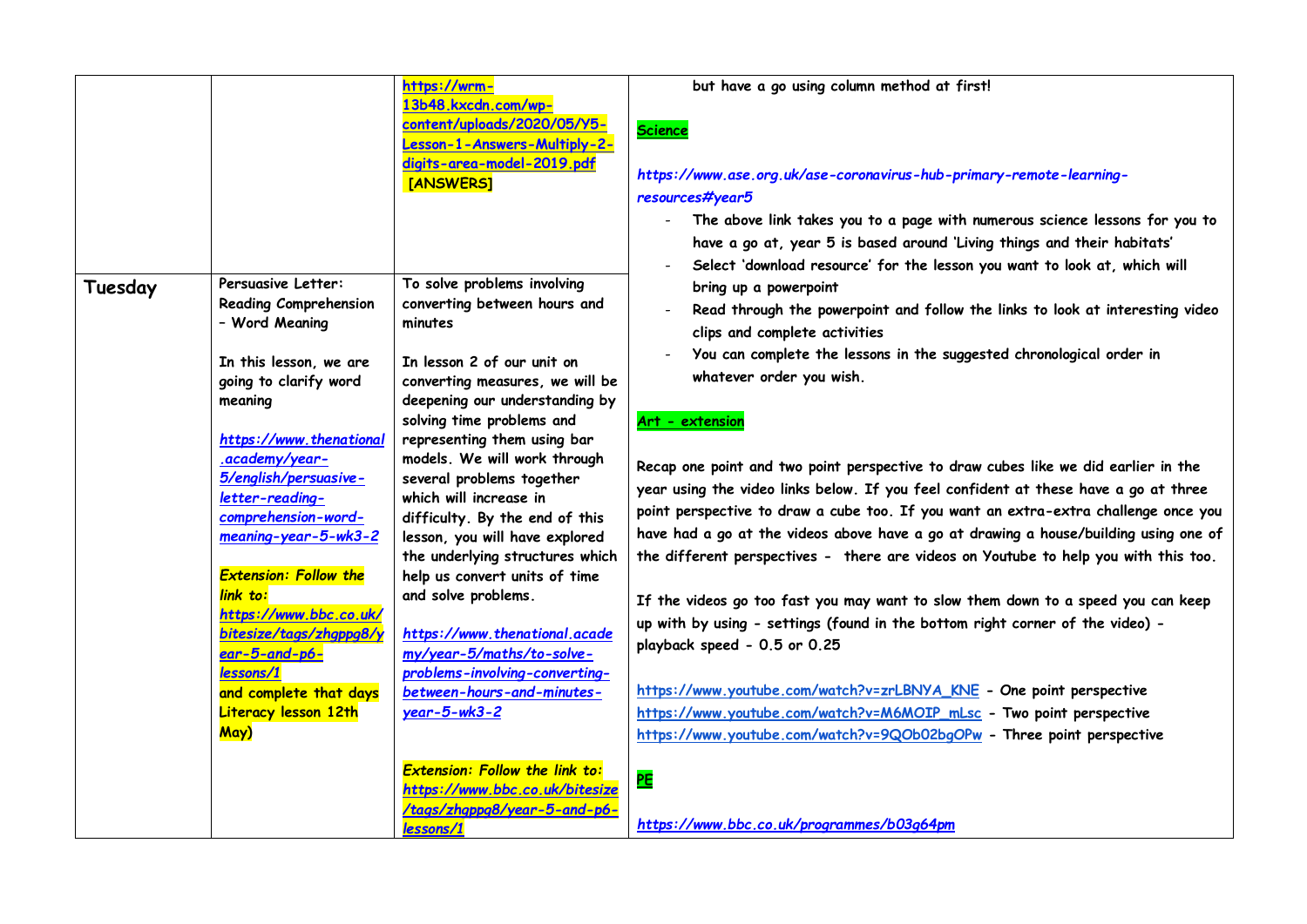|           |                                                                 | and complete that days maths                                |                                                                                         |
|-----------|-----------------------------------------------------------------|-------------------------------------------------------------|-----------------------------------------------------------------------------------------|
|           |                                                                 | lesson (12th May)                                           | Have a look at the BBC school radio dance activities found at the above link. There     |
|           |                                                                 |                                                             | are some really fun ones - for the partner/group activities ask your                    |
|           |                                                                 | OR                                                          | parents/guardians/brother/sister or pretend you are in a group - use your               |
|           |                                                                 |                                                             | imagination!                                                                            |
|           |                                                                 | https://wrm-<br>13b48.kxcdn.com/wp-                         |                                                                                         |
|           |                                                                 | content/uploads/2020/05/Y5-                                 | Alternatively, practice throwing/catching/kicking/jumping/skipping/hopping/catching     |
|           |                                                                 | Lesson-2-Multiply-4-digits-                                 | whatever sport activity you can but practice doing it with BOTH hands/feet, don't       |
|           |                                                                 | by-2-digits-2019.pdf                                        | just use your dominant hand/food encourage your weaker hand/foot to become              |
|           |                                                                 | [TASK]                                                      | stronger. It will not happen straight over night but you could become ambidextrous      |
|           |                                                                 |                                                             | (look up what that word means!)                                                         |
|           |                                                                 | https://wrm-                                                |                                                                                         |
|           |                                                                 | 13b48.kxcdn.com/wp-                                         | Some more good PE/exercise activities to have a go at:                                  |
|           |                                                                 | content/uploads/2020/05/Y5-<br>Lesson-2-Answers-Multiply-4- |                                                                                         |
|           |                                                                 | digits-by-2-digits-2019-                                    | https://www.youtube.com/channel/UCOVIhde7N5uGDIFXXWWEbFQ                                |
|           |                                                                 | r <sub>2.pdf</sub>                                          | Just Dance                                                                              |
|           |                                                                 | [ANSWERS]                                                   | https://www.youtube.com/user/CosmicKidsYoga                                             |
|           |                                                                 |                                                             | Cosmic kids yoga                                                                        |
| Wednesday | Persuasive Letter:                                              | To convert between units of                                 | https://www.youtube.com/playlist?list=PLyCLoPd4VxBvPHOpzoEk5onAEbq40g2-k                |
|           | Identifying the<br>features of a text<br>In this lesson, we are | length                                                      | Workouts to do at home                                                                  |
|           |                                                                 | In lesson 3 of our unit on                                  | https://www.youtube.com/watch?v=lc1Ag9m7XQo                                             |
|           |                                                                 | converting measures, we are                                 | Workouts to do at home                                                                  |
|           | going to explore the                                            | going to focus on converting                                |                                                                                         |
|           | features of a                                                   | between units of length. We                                 | https://www.youtube.com/playlist?list=PLMr-d2PLsO95ydptpBnsxdQNSKc9iUNU0                |
|           | persuasive letter.                                              | will start with a revision of                               | Dance                                                                                   |
|           |                                                                 | conversion facts between                                    | https://www.youtube.com/watch?v=sRNQulicqo4&list=PLENtKuZxXbME57HhYcNpq64h<br>3Kn8ueigA |
|           | https://www.thenational                                         | millimetres, centimetres,                                   |                                                                                         |
|           | .academy/year-                                                  | metres and kilometres. Using                                | Karate lessons                                                                          |
|           | 5/english/persuasive-<br>letter-identifying-the-                | these facts, we will apply<br>these to some real life       | https://www.youtube.com/watch?v=coQdgX1XbEM                                             |
|           | features-of-a-text-                                             | problems around the Olympics.                               | football inside                                                                         |
|           | $year - 5 - wk3 - 3$                                            | We will also bring in non-                                  |                                                                                         |
|           |                                                                 | standard units thinking about                               |                                                                                         |
|           | <b>Extension: Follow the</b>                                    | how many laps different track                               | <b>Extension and other bits:</b>                                                        |
|           | link to:                                                        | races at the Olympics are.                                  | https://www.bbc.co.uk/bitesize/tags/zhgppg8/year-5-and-p6-lessons/1                     |
|           | https://www.bbc.co.uk/                                          |                                                             |                                                                                         |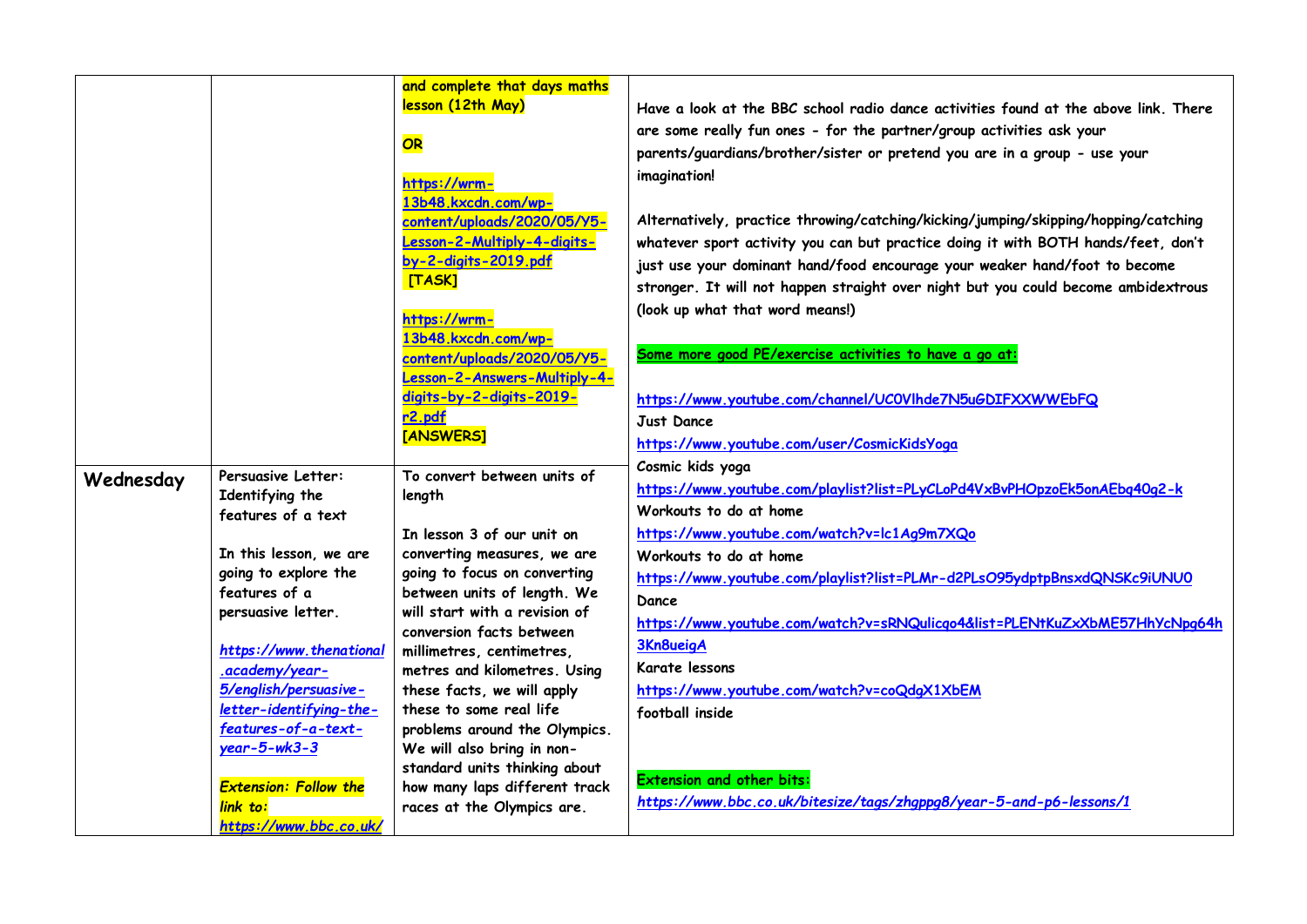|          | bitesize/tags/zhgppg8/y<br>$ear-5$ -and-p6-<br>lessons/1<br>and complete that days<br>Literacy lesson (13th<br>May)                                                                                                                       | https://www.thenational.acade<br>my/year-5/maths/to-convert-<br>between-units-of-length-year-<br>$5 - wk3 - 3$<br><b>Extension: Follow the link to:</b><br>https://www.bbc.co.uk/bitesize<br><mark>tags/zhgppg8/year-5-and-p6-</mark><br>lessons/1<br>and complete that days maths<br>lesson (13th May)  | A range of topic lessons can be found here for the week based around<br>music, PSHE, Science, Geography and History. Each lesson is dated with<br>lessons in each different topic subject if you wish to follow that schedule -<br>or do them as you like.<br>https://www.thenational.academy/online-classroom/year-5/foundation/#subjects<br>Although not particularly relevant to our crime and punishment topic, some<br>interesting stuff! |
|----------|-------------------------------------------------------------------------------------------------------------------------------------------------------------------------------------------------------------------------------------------|----------------------------------------------------------------------------------------------------------------------------------------------------------------------------------------------------------------------------------------------------------------------------------------------------------|------------------------------------------------------------------------------------------------------------------------------------------------------------------------------------------------------------------------------------------------------------------------------------------------------------------------------------------------------------------------------------------------------------------------------------------------|
|          |                                                                                                                                                                                                                                           | OR<br>https://wrm-<br>13b48.kxcdn.com/wp-<br>content/uploads/2020/05/Y5-<br>Lesson-3-Divide-with-<br>remainders-2019.pdf<br><b>[TASK]</b>                                                                                                                                                                |                                                                                                                                                                                                                                                                                                                                                                                                                                                |
|          |                                                                                                                                                                                                                                           | https://wrm-<br>13b48.kxcdn.com/wp-<br>content/uploads/2020/05/Y5-<br>Lesson-3-Answers-Divide-<br>with-remainders-2019.pdf<br>[ANSWERS]                                                                                                                                                                  |                                                                                                                                                                                                                                                                                                                                                                                                                                                |
| Thursday | Persuasive Letter: SPaG<br>focus - List of three<br>In this lesson, we are<br>to going to focus on the<br>use of a list of three.<br>https://www.thenational<br>.academy/year-<br>5/english/persuasive-<br><u>letter-spag-focus-list-</u> | To apply length conversions to<br>problems<br>In the fourth lesson of this<br>unit, we will continue to look at<br>length. We will apply<br>everything we have learnt<br>about length so far and apply<br>it to some example of real-life<br>problems. By the end of this<br>lesson, you will be able to |                                                                                                                                                                                                                                                                                                                                                                                                                                                |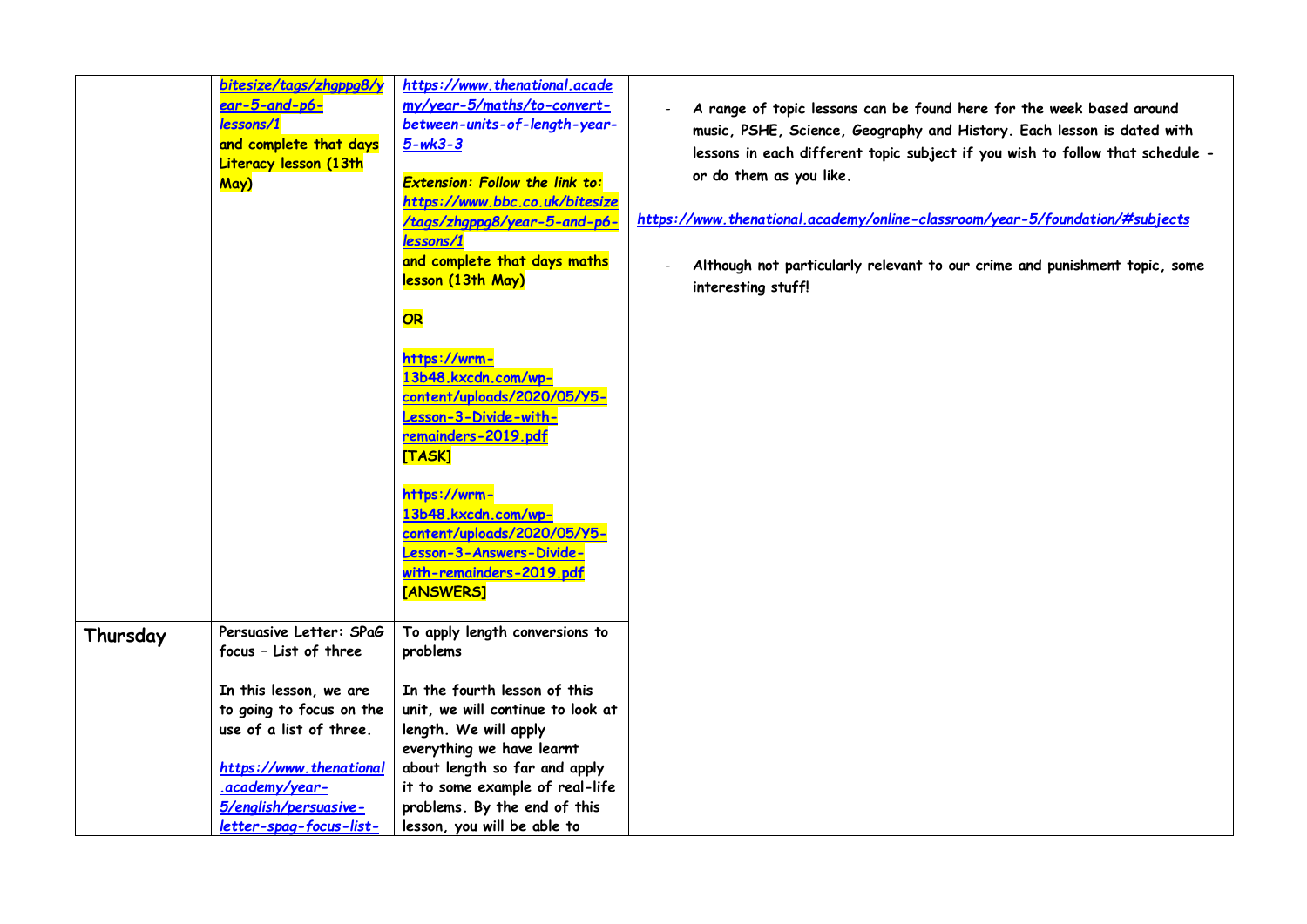|        | $of$ -three-year-5-wk3-      | convert different units of                                 |
|--------|------------------------------|------------------------------------------------------------|
|        | $\overline{4}$               | length so that you can spot                                |
|        |                              | errors and solve logistical                                |
|        | <b>Extension: Follow the</b> | problems.                                                  |
|        | link to:                     |                                                            |
|        | https://www.bbc.co.uk/       | https://www.thenational.acade                              |
|        | bitesize/tags/zhgppg8/y      | my/year-5/maths/to-apply-                                  |
|        | ear-5-and-p6-                | length-conversions-to-                                     |
|        | lessons/1                    | problems-year-5-wk3-4                                      |
|        | and complete that days       |                                                            |
|        | Literacy lesson (14th        | <b>Extension: Follow the link to:</b>                      |
|        | May)                         | https://www.bbc.co.uk/bitesize                             |
|        |                              | /tags/zhgppg8/year-5-and-p6-                               |
|        |                              | lessons/1                                                  |
|        |                              | and complete that days maths                               |
|        |                              | lesson (14th May)                                          |
|        |                              |                                                            |
|        |                              | OR                                                         |
|        |                              |                                                            |
|        |                              | https://wrm-                                               |
|        |                              | 13b48.kxcdn.com/wp-                                        |
|        |                              | content/uploads/2020/05/Y5-                                |
|        |                              | Lesson-4-Calculate-perimeter-                              |
|        |                              | 2019.pdf                                                   |
|        |                              | [TASK]                                                     |
|        |                              |                                                            |
|        |                              | https://wrm-                                               |
|        |                              | 13b48.kxcdn.com/wp-<br>content/uploads/2020/05/Y5-         |
|        |                              | Lesson-4-Answers-Calculate-                                |
|        |                              |                                                            |
|        |                              | perimeter-2019-r2.pdf                                      |
|        |                              | [ANSWERS]                                                  |
|        |                              |                                                            |
| Friday | Persuasive Letter:           | To find the perimeter and<br>convert units of measurements |
|        | Write a persuasive           |                                                            |
|        | letter                       | In lesson 5 of our unit on                                 |
|        |                              |                                                            |
|        |                              | converting measurements, we                                |
|        |                              | will be combining our knowledge                            |